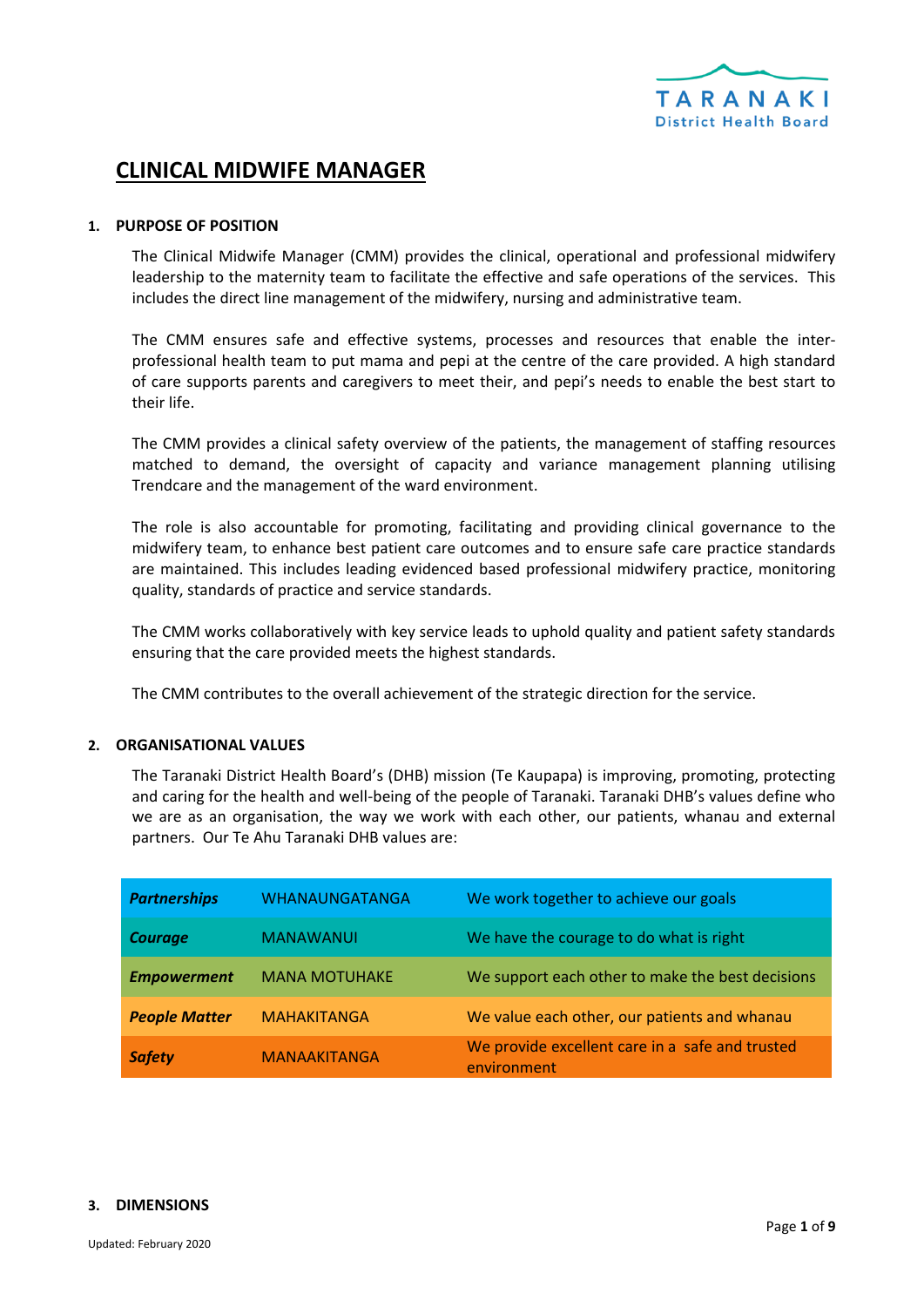| <b>Reports to:</b>                | <b>Director of Midwifery (DOM)</b><br><b>Maternal &amp; Child Health Manager</b> |
|-----------------------------------|----------------------------------------------------------------------------------|
| Number of people reporting to you | Approximately                                                                    |
| <b>Financial limits authority</b> | \$1K                                                                             |
| <b>Operating Budget</b>           | Approximately                                                                    |

## **4. WORKING RELATIONSHIPS**

| <b>External</b>                                  | <b>Internal</b>                          |
|--------------------------------------------------|------------------------------------------|
| • Lead Maternity Carers (LMC)                    | • Midwifery and Nursing Leaders          |
| • New College of Midwives                        | • Midwifery and Nursing teams            |
| <b>Midwifery Leaders Nationally</b><br>$\bullet$ | • O&G and Paediatric colleagues          |
| Primary health colleagues                        | $\bullet$ Neonatal staff                 |
| Oranga Tamariki                                  | • Lactation Consultants                  |
| <b>Other District Health Boards</b>              | • Allied Health colleagues               |
|                                                  | • Te Pa Harakeke colleagues              |
|                                                  | • Incident Operations Centre (IOC) staff |
|                                                  | • Duty Nurse Manager                     |
|                                                  | • Safe Staffing Programme Manager        |
|                                                  | • Patient Acuity Data Coordinator        |
|                                                  | • Nurse Educators                        |
|                                                  | • Clinical Governance Support Unit       |

## **5. ACCOUNTABILITIES**

| Key area of responsibility                                                               | <b>Expected outcomes</b>                                                                                                                                                                                                                                                                                                                                                                                                                                                                                                                                                                                                                                                                                                                                                                                                                 |
|------------------------------------------------------------------------------------------|------------------------------------------------------------------------------------------------------------------------------------------------------------------------------------------------------------------------------------------------------------------------------------------------------------------------------------------------------------------------------------------------------------------------------------------------------------------------------------------------------------------------------------------------------------------------------------------------------------------------------------------------------------------------------------------------------------------------------------------------------------------------------------------------------------------------------------------|
| 1. Leadership<br>To provide leadership and<br>direction for the staff within<br>the unit | Accountable for the leadership to the midwifery, nursing<br>٠<br>and administrative team.<br>Manage the performance of the team including staff<br>$\bullet$<br>development, performance goal setting and regular yearly<br>performance reviews to meet PDRP requirements and<br>TDHB standards.<br>Accountable for care aligned with best practice standards,<br>$\bullet$<br>and cost effective decisions regarding resource utilisation.<br>Identifies risk, takes action to mitigate risk and escalates<br>$\bullet$<br>appropriately.<br>Provides visible and accessible leadership, motivating<br>$\bullet$<br>others to follow and communicates clinical standards and<br>behavioural expectations on a daily basis.<br>Manages service improvement and change management<br>$\bullet$<br>projects under direction or delegation. |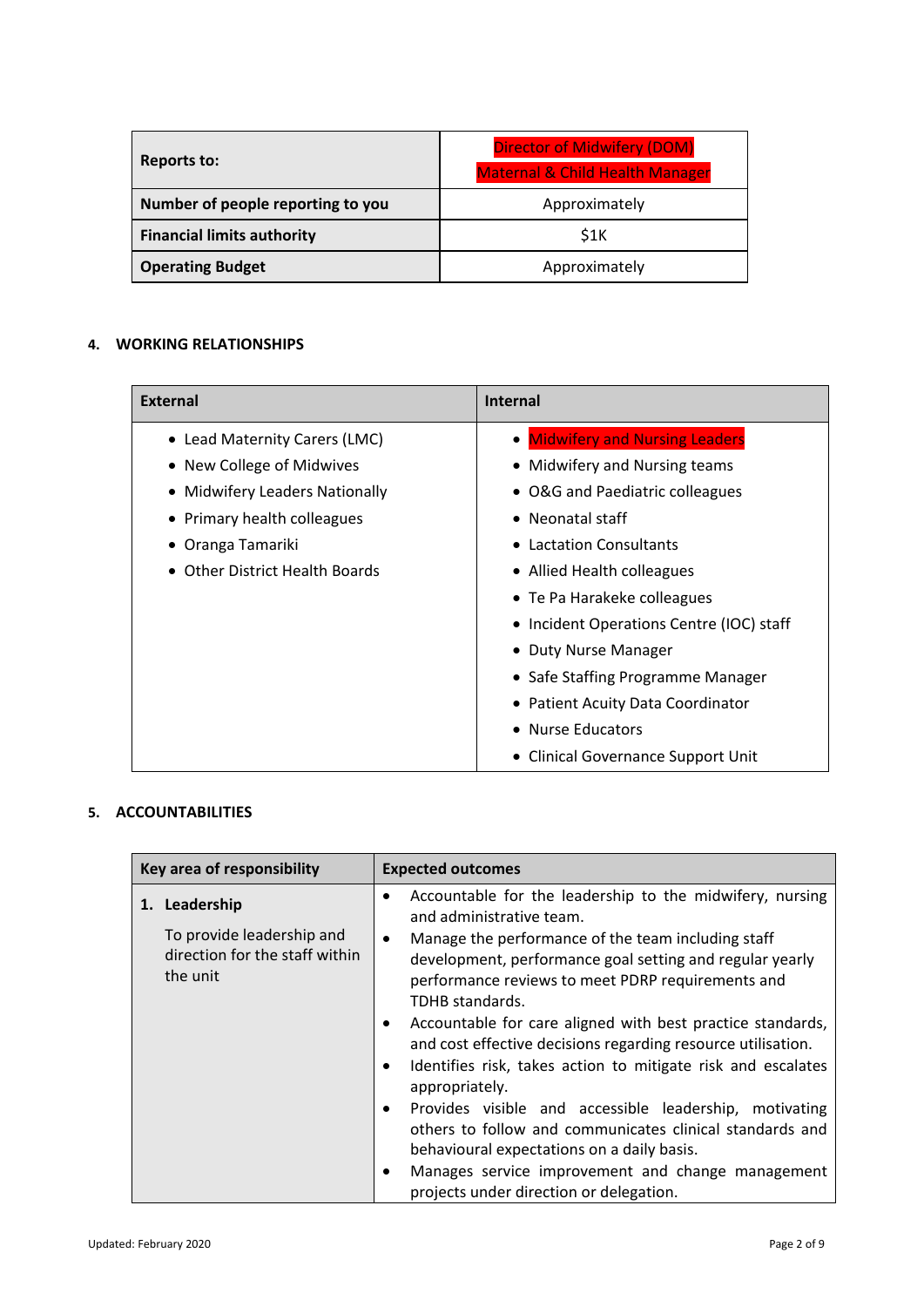|                                                                                                                                                                                         | Develop appropriate relationships to provide effective and<br>$\bullet$<br>collaborative working relationships.<br>Develop self and drive others to develop their full potential.<br>٠<br>Manage relationships with patients and their families, to<br>٠<br>ensure the best possible patient outcomes.<br>Demonstrated ability to identify, prioritise, analyse and<br>٠<br>resolve a range of issues/problems.<br>Supports staff with clinical reasoning and professional<br>$\bullet$<br>judgement in midwifery practice.                                                                                                                                                                                                                                                                                                                                                                                                                                                                                                                                                                                                                                                                                                                                                                                                                                                                                             |
|-----------------------------------------------------------------------------------------------------------------------------------------------------------------------------------------|-------------------------------------------------------------------------------------------------------------------------------------------------------------------------------------------------------------------------------------------------------------------------------------------------------------------------------------------------------------------------------------------------------------------------------------------------------------------------------------------------------------------------------------------------------------------------------------------------------------------------------------------------------------------------------------------------------------------------------------------------------------------------------------------------------------------------------------------------------------------------------------------------------------------------------------------------------------------------------------------------------------------------------------------------------------------------------------------------------------------------------------------------------------------------------------------------------------------------------------------------------------------------------------------------------------------------------------------------------------------------------------------------------------------------|
| 2. Service Delivery and safe<br>nursing practice<br>To ensure optimum service<br>delivery, and efficient and<br>effective use of resources                                              | A service overview is integrated and considered in all<br>٠<br>decision making.<br>Provides<br>leadership<br>daily<br>the<br>operational<br>to<br>$\bullet$<br>meetings/huddles and ensures up to date reporting is<br>available and escalates concerns appropriately.<br>Assesses and forecasts clinical acuity and clinical care<br>٠<br>requirements utilising the appropriate assessment tools<br>(CCDM, Variance response and Trendcare).<br>Monitors patient occupancy levels, staff resourcing, safe<br>$\bullet$<br>staffing, identifies potential risks and implements required<br>changes as appropriate.<br>Provide input into development and maintenance of TDHB<br>$\bullet$<br>policies and protocols.<br>Development of the defined care area/unit/wards rosters<br>including management of annual leave within budgeted<br>staffing numbers ensuring service continuity and capacity,<br>or as delegated<br>Ensure flexible utilisation of staff to cover variation in<br>٠<br>workloads.<br>Participate in hospital improvement initiatives. Assume<br>٠<br>additional organisation roles and responsibilities within<br>reason and as negotiated with line manager.<br>Promote the role of the directorate throughout the<br>organisation and externally.<br>Responds to assist to emergency codes as required.<br>Part of frontline response to major incidents, and serious<br>untoward incidents. |
| 3. Optimum Patient<br><b>Management and Care</b><br>To ensure delivery of<br>effective and efficient<br>patient care and customer<br>service to both internal and<br>external customers | Displays high level of collaboration to ensure quality patient<br>$\bullet$<br>care delivery daily.<br>Redeployment of staff efficiently and cost effectively for the<br>٠<br>delivery of safe patient care, as requested.<br>Patient care is patient and family focused, safe, effective,<br>$\bullet$<br>timely and appropriate to maximise patient wellbeing and<br>outcomes and meets professional practice standards.<br>Respond to issues, queries and concerns from the inter-<br>٠<br>professional health team as required.<br>Act as resource to staff on clinical, professional, ethical and<br>٠<br>legal issues pertaining to service delivery.<br>Ensure evaluation of care delivery and staff competency.<br>٠<br>Foster inquiry, critical thinking and research skill acquisition                                                                                                                                                                                                                                                                                                                                                                                                                                                                                                                                                                                                                        |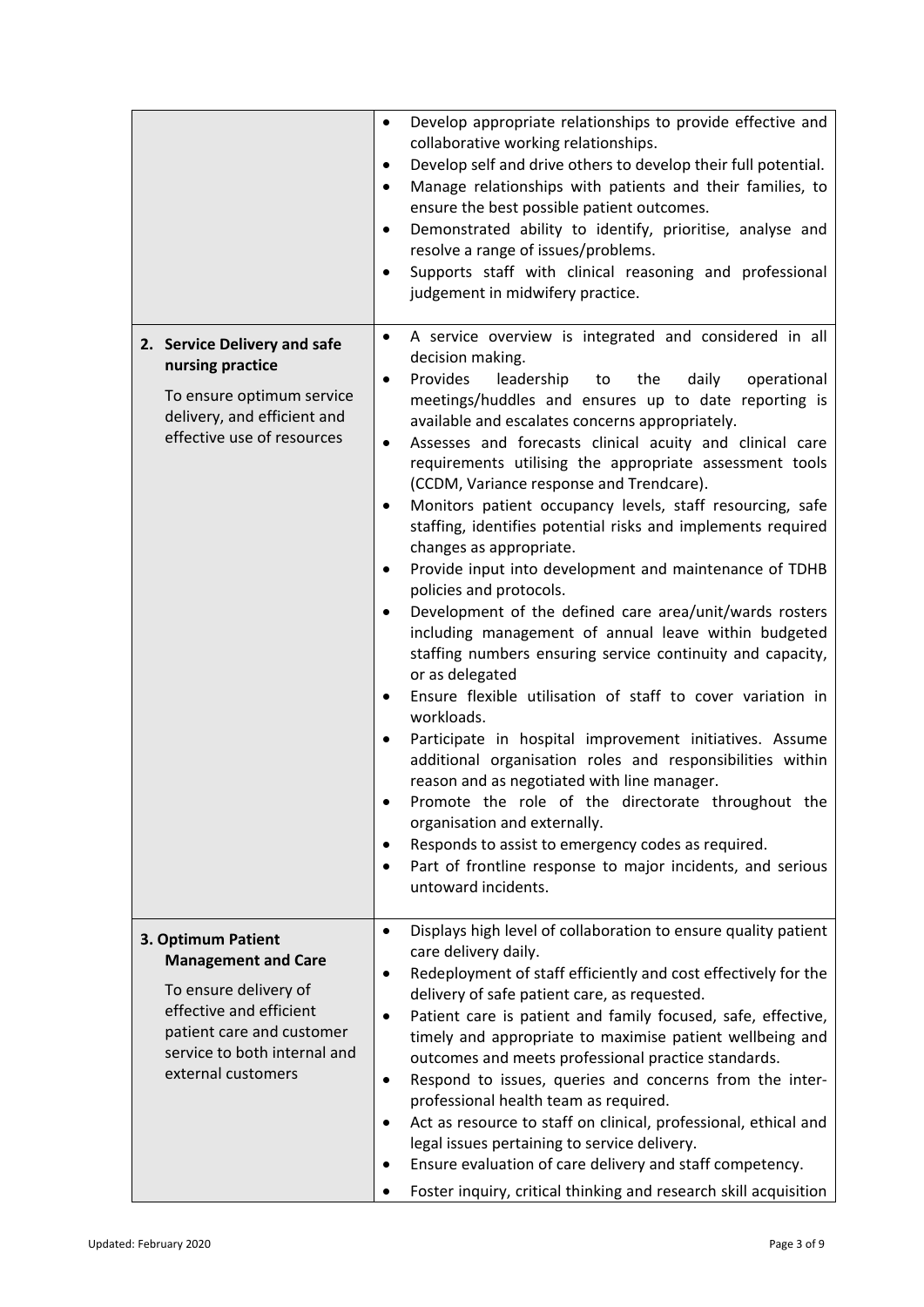| 4. Environment & Facilities<br>To ensure environment and<br>facilities are adequate and<br>safe, and meet regulatory<br>requirements                                    | among the midwifery workforce to advance midwifery<br>practice and client care.<br>Review and realign models of care as services either<br>$\bullet$<br>changes or as required under direction / delegation of the<br><b>DOM</b> line manager.<br>Be involved in and undertake case reviews as directed by<br>$\bullet$<br>the <b>DOM</b> line manager.<br>Ensure notification to key service leads if equipment failure<br>٠<br>occurs.<br>Ensure staffs are aware of fire regulations, electrical safety<br>$\bullet$<br>policy, emergency plans and relevant legislation.<br>Ensure team are updated regarding disaster response<br>accountabilities.                                                                                                                                                                                                                                                                                                                                                                                    |
|-------------------------------------------------------------------------------------------------------------------------------------------------------------------------|---------------------------------------------------------------------------------------------------------------------------------------------------------------------------------------------------------------------------------------------------------------------------------------------------------------------------------------------------------------------------------------------------------------------------------------------------------------------------------------------------------------------------------------------------------------------------------------------------------------------------------------------------------------------------------------------------------------------------------------------------------------------------------------------------------------------------------------------------------------------------------------------------------------------------------------------------------------------------------------------------------------------------------------------|
| 5. Team Work<br>To build an effective and<br>integrated service by<br>developing and promoting a<br>team culture that fosters<br>collaborative working<br>relationships | Work in collaboration with the service leads and midwifery<br>team to ensure a strong team culture across the directorate.<br>Develop and sustain productive working relationships with<br>$\bullet$<br>the inter-professional health team.<br>Promote the fostering of a team environment that enhances<br>partnership and co-operation.<br>• Provide leadership for professional development and quality<br>activities for direct reports.<br>Maintain professional links and support networks with other<br>key stakeholders - both internal and external.<br>Health and safety of self, colleagues, clients, the public and<br>the environment is maintained at all times.<br>Works with the team to recruit staffing requirements across<br>the service.                                                                                                                                                                                                                                                                               |
| 6. Staff Development and<br><b>Education</b><br>To facilitate the<br>development and<br>maintenance of skills of all<br>team members                                    | Provide local education to staff which is well researched to<br>$\bullet$<br>ensure practice standards are consistent with evidence-<br>based practice, with support from clinical coach and midwife<br>educator.<br>Ensure ongoing audit and evaluation of the effectiveness of<br>nursing practice in response to patient/ client needs.<br>Promote the professional image of midwifery.<br>Perform yearly staff Performance Reviews for all direct<br>reports<br>Ensures team complies with Taranaki DHB policies. Facilitate<br>associated training as required.<br>Share knowledge and skills with others, as required.<br>$\bullet$<br>• Ensure appropriate orientation of staff and compliance<br>education.<br>• Gives recognition of good performance.<br>• Ensure midwifery team meet competency standards and<br>participate in revalidation and maintain an up to date<br>midwifery portfolio.<br>Promotes recommended best practice guidelines/policies<br>are research based and relevant across the TDHB nursing<br>sectors. |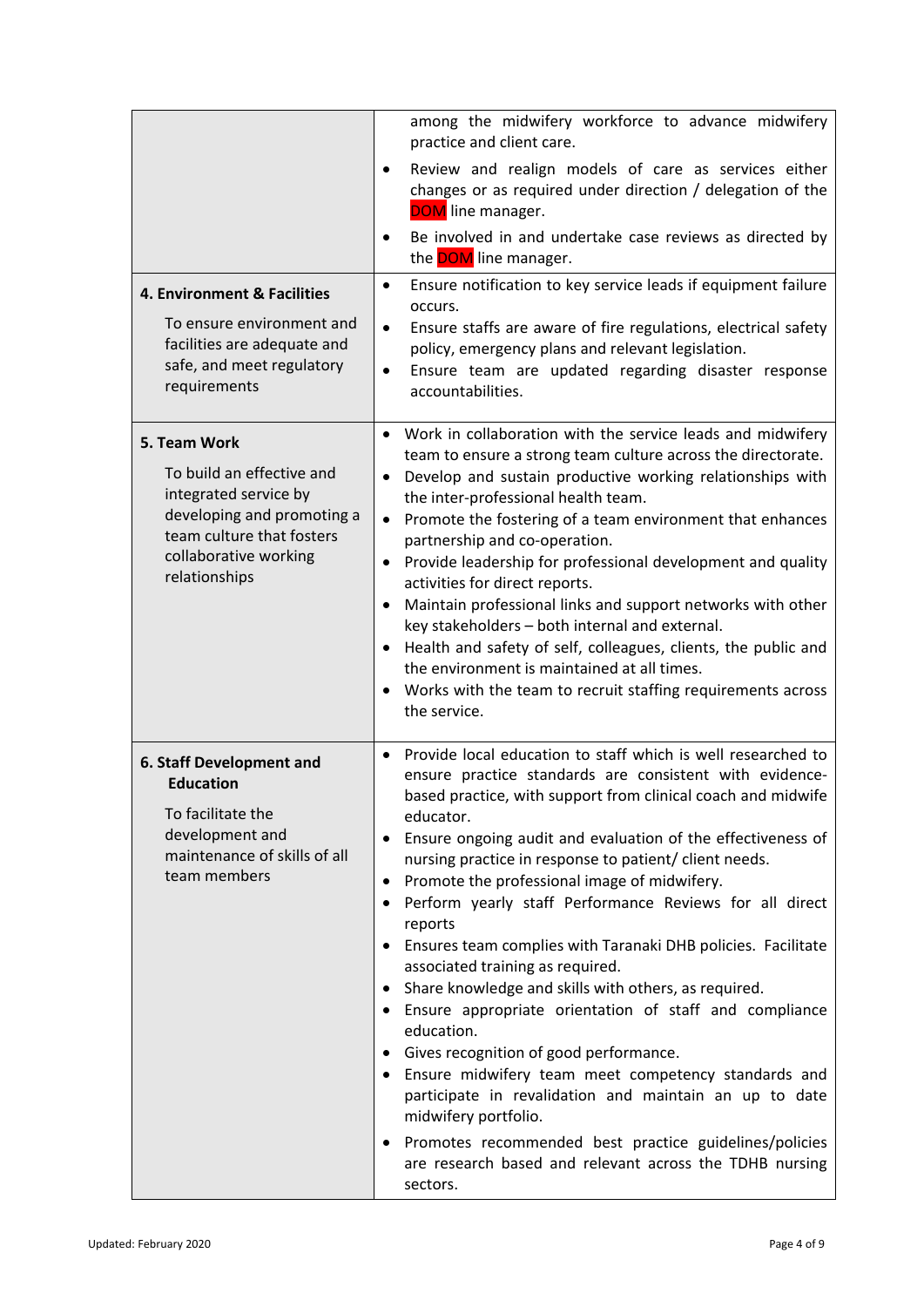|                                                                                                                                                                                 | • Participate<br>in<br>research<br>appropriate<br>projects<br>to<br>as<br>undertaken.                                                                                                                                                                                                                                                                                                                                                                                                                                                                                                                                                                                                                                                    |
|---------------------------------------------------------------------------------------------------------------------------------------------------------------------------------|------------------------------------------------------------------------------------------------------------------------------------------------------------------------------------------------------------------------------------------------------------------------------------------------------------------------------------------------------------------------------------------------------------------------------------------------------------------------------------------------------------------------------------------------------------------------------------------------------------------------------------------------------------------------------------------------------------------------------------------|
| 7. Communication<br>To ensure an open and<br>effective communication<br>flow is maintained between<br>team members, and both<br>internal and external<br>customers/stakeholders | Maintain close and effective communication with all staff.<br>$\bullet$<br>• Ensure effective communication of organisational and<br>professional issues with the team and Taranaki DHB.<br>Regular team meetings.                                                                                                                                                                                                                                                                                                                                                                                                                                                                                                                       |
| 8. Financial and Resource<br><b>Management</b><br>To ensure service operates<br>efficiently and effectively<br>within the resources<br>available                                | Identifies opportunities to maximise efficiencies.<br>$\bullet$<br>Closely manages financial performance in particular in<br>regard to FTE and consumables with of the directorate lead.                                                                                                                                                                                                                                                                                                                                                                                                                                                                                                                                                 |
| 9. Continuous Quality<br><b>Improvement and Safety</b><br>To encourage continuous<br>quality improvement and<br>maintenance of all<br>applicable standards                      | • Ensure clinical care is family centred and meets the highest<br>standards.<br>• Patient safety is paramount in all decisions and aligned to<br>the understanding of service quality improvements.<br>· Ensure compliance with Taranaki DHB procedures and<br>protocols.<br>Health and safety is maintained and promoted.<br>Critical safety standards are complied with eg fire, Health<br>$\bullet$<br>Safety,<br>emergency planning,<br>legal<br>compliance,<br>and<br>accreditation, and certification.<br>Clinical incidents and complaints are identified and a DATIX<br>$\bullet$<br>is initiated.<br>Review all SAC 3 and 4 incidents reported in DATIX<br>Assists ADON/M and NM the directorate with SAC 1 and 2<br>incidents. |
| 10. Personal Development<br>To maintain a personal<br>development plan                                                                                                          | Committed to the development of own skills and knowledge.<br>Ensure own knowledge and practice is updated and aligned<br>with current best practice.<br>Career development plan developed and updated.<br>New responsibilities accepted and old responsibilities<br>delegated as agreed.                                                                                                                                                                                                                                                                                                                                                                                                                                                 |

| <b>Organisational Accountabilities</b> | <b>Expected Outcome for all Managers and Team Leaders</b>                                                                                                                                                                                                                                                                                                                                                                             |
|----------------------------------------|---------------------------------------------------------------------------------------------------------------------------------------------------------------------------------------------------------------------------------------------------------------------------------------------------------------------------------------------------------------------------------------------------------------------------------------|
| <b>Health Equity</b>                   | The Taranaki DHB strives to eliminate health inequalities and<br>achieve health equity for the Taranaki population. In practical<br>terms this means all Managers, Team Leaders and roles with<br>responsibility for managing staff, are required to implement<br>relevant health equity policies, procedures, approaches and<br>guidelines issued from time to time including:<br>Implementing the Pae Ora Framework which requires: |
|                                        | Demonstrating the principles of Tino Rangatiratanga,<br>$\circ$<br>Equity, Active Protection, Options and Partnership under<br>the Te Tiriti o Waitangi;                                                                                                                                                                                                                                                                              |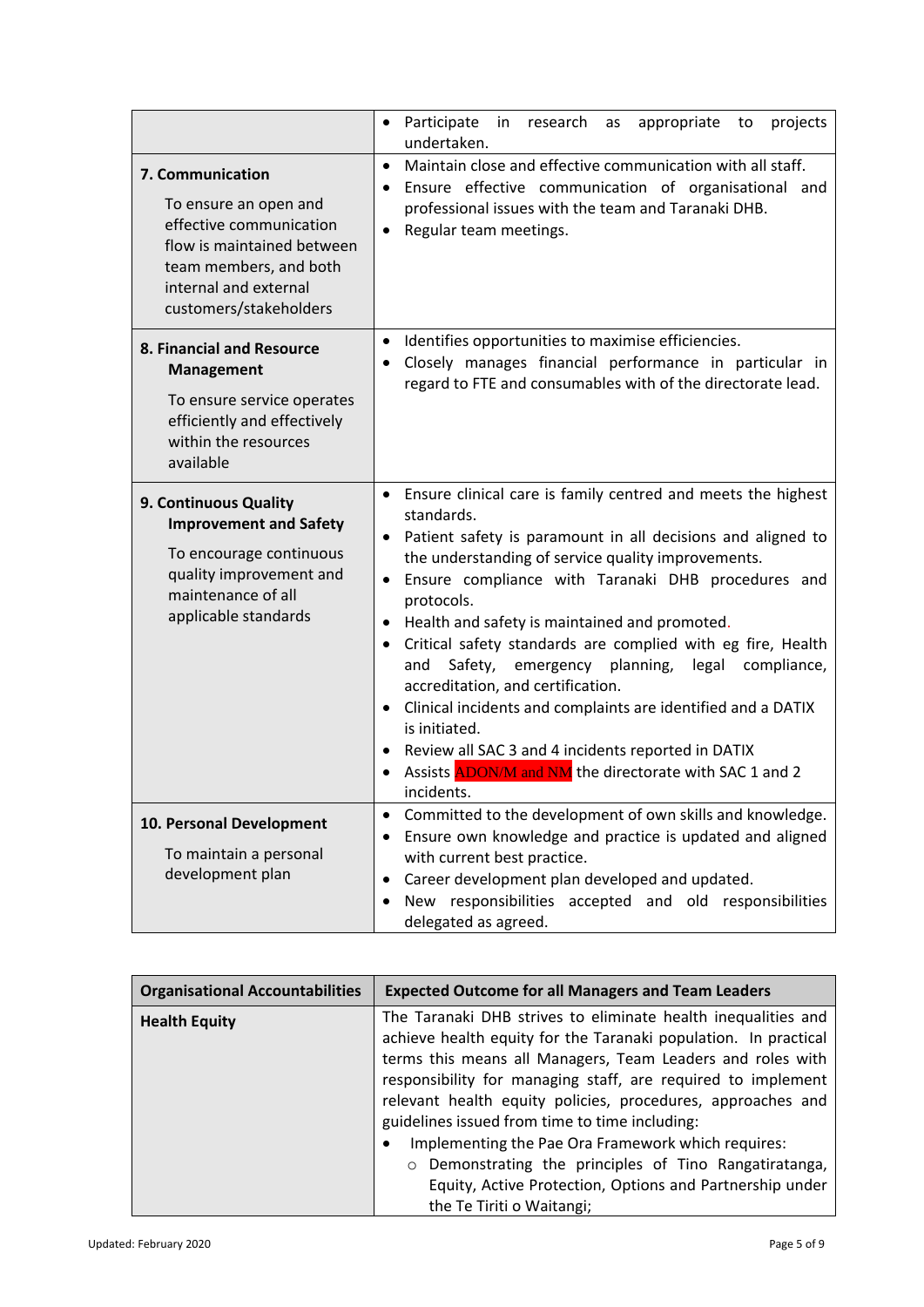| <b>Organisational Accountabilities</b> | <b>Expected Outcome for all Managers and Team Leaders</b>                                                                                                                                                                                                                                                                                                                                                                                                                                                                                                                                                                                                                                                                                                                                                                                                                                                                                                                                                                                                                                                                                                                                                                                                                         |  |
|----------------------------------------|-----------------------------------------------------------------------------------------------------------------------------------------------------------------------------------------------------------------------------------------------------------------------------------------------------------------------------------------------------------------------------------------------------------------------------------------------------------------------------------------------------------------------------------------------------------------------------------------------------------------------------------------------------------------------------------------------------------------------------------------------------------------------------------------------------------------------------------------------------------------------------------------------------------------------------------------------------------------------------------------------------------------------------------------------------------------------------------------------------------------------------------------------------------------------------------------------------------------------------------------------------------------------------------|--|
|                                        | o improving understanding of the determinants of ethnic<br>inequalities in health, in particular the "Drivers of ethnic<br>inequalities in health" and the "Pathways to Inequalities"<br>both of which are referenced in the TDHB Pae Ora<br>Framework, Appendix 1;<br>o Enabling Māori participation in design and delivery of<br>services;<br>o Ensuring Health Equity assessment is undertaken with<br>input<br>where<br>appropriate<br>services,<br>policies<br>or<br>programmes are expected to improve outcomes for<br>Māori;<br>o Ensuring appropriate health literacy responses are<br>developed and implemented to support effective<br>engagement with and delivery for Māori and high needs                                                                                                                                                                                                                                                                                                                                                                                                                                                                                                                                                                            |  |
|                                        | communities;<br>Taking affirmative action to increase the Māori workforce<br>٠<br>within your team according to the Māori workforce targets<br>set for the TDHB;<br>Providing leadership for self and team to:<br>o Review clinical practice and those of your peers, through<br>a health equity and quality lens;<br>o ensure collection of high-quality ethnicity data according<br>to the TDHB Ethnicity Data Collection Policy and<br>procedures;<br>o audit, monitor and evaluate health impact and outcome<br>data to improve the delivery of high-quality health care<br>for Māori;<br>Provide critical analysis of those organisational practices                                                                                                                                                                                                                                                                                                                                                                                                                                                                                                                                                                                                                         |  |
| <b>Health and Safety</b>               | that maintain disparities in health care.<br>The Taranaki DHB is committed to ensuring that a safe and<br>healthy work environment is achieved and maintained. All<br>Team Leaders and Managers will support the DHB's health and<br>safety culture by:<br>Planning, organising and managing health and safety<br>activities directed at preventing harm and promoting health<br>and wellbeing in the workplace.<br>Following, implementing and ensuring compliance of all<br>$\bullet$<br>Health and Safety policies, procedures and processes.<br>Working closely with and supporting the Health and Safety<br>$\bullet$<br>Representative(s) role.<br>Ensuring a safe working environment and work practices<br>$\bullet$<br>through risk and hazard identification and management.<br>Ensuring health and safety is a standard agenda item in all<br>٠<br>meetings.<br>Ensuring health and safety reported events are followed up<br>٠<br>and closed off within required timeframes.<br>Ensuring health and safety audit activity occur; results<br>$\bullet$<br>reviewed and improvement actions implemented.<br>Ensuring health and safety management accountability for<br>٠<br>all direct reports is monitored and reviewed as part of the<br>performance review process. |  |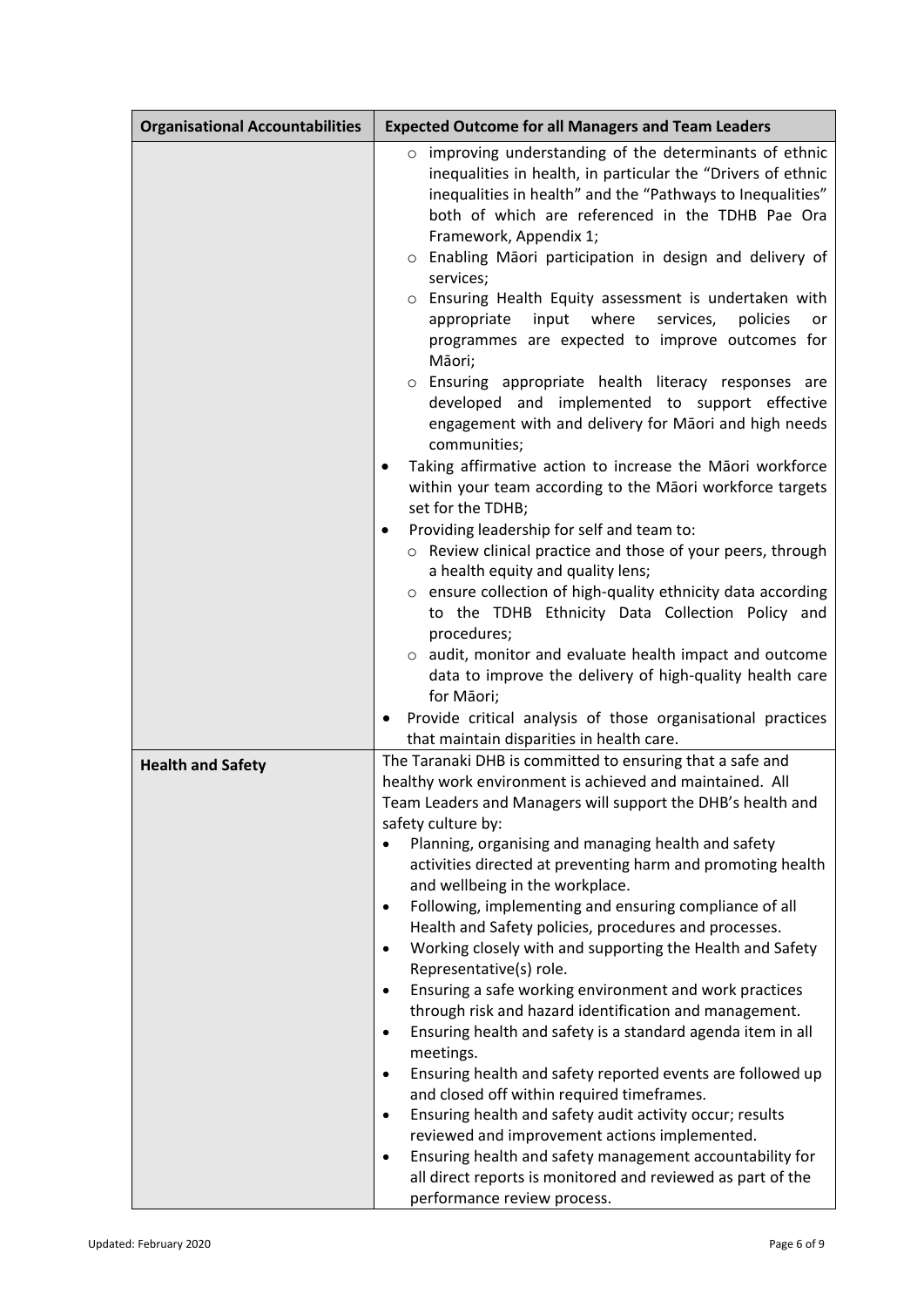| <b>Organisational Accountabilities</b> | <b>Expected Outcome for all Managers and Team Leaders</b>                                                                                                                                               |
|----------------------------------------|---------------------------------------------------------------------------------------------------------------------------------------------------------------------------------------------------------|
|                                        | Actively supports staff rehabilitation and provides return to<br>work options.<br>Ensuring health and safety related Key Performance<br>Indicators are measured, reported and performance<br>monitored. |
| <b>Personal Development</b>            | Fully contributes to the individuals team performance and<br>is committed to identify and pursue opportunities for<br>developing new knowledge and skills.                                              |
|                                        | Participates in the performance appraisal process where<br>٠<br>personal performance and development is reviewed.                                                                                       |
|                                        | Willing to accept new responsibilities, acquire<br>and<br>demonstrate relevant new knowledge.                                                                                                           |

## **6. VARIATION TO DUTIES**

Duties and responsibilities described above should not be construed as a complete and exhaustive list as it is not the intention to limit in any way the scope or functions of the position. Duties and responsibilities can be amended from time to time either by additional, deletion or straight amendment to meet any changing conditions, however this will only be done in consultation with the employee.

#### **7. CAPABILITY REQUIREMENTS**

Capabilities are the behaviours demonstrated by a person performing the job. Capabilities identify what makes a person most effective in a role. The required capabilities can change as the organisation develops and the roles change.

#### **Capability**

#### **Effective Communication**

Shares well thought out, concise and timely information with others using appropriate mediums. Ensures information gets to the appropriate people within the organisation to facilitate effective decision making.

#### **Decision Making/Problem Solving**

Demonstrates effective and timely decision making/problem solving techniques. Aware of the impact of decisions on key stakeholders and consults as appropriate utilizing available resources. Is proactive and effective when problem solving is required.

#### **Innovation/Initiative**

Continually strives for new and improved work processes that will result in greater effectiveness and efficiencies. Questions traditional ways of doing things when choosing a course of action or finds new combinations of old elements to form an innovatve solution.

#### **Resilience/Flexibility**

Articulates differing perspectives on a problem and will see the merit of alternative points of view. Will change or modify own opinons and will switch to other strategies when necessary. Adjusts behaviour to the demands of the work environment in order to remain productive through periods of transition, ambiguity, uncertainty and stress.